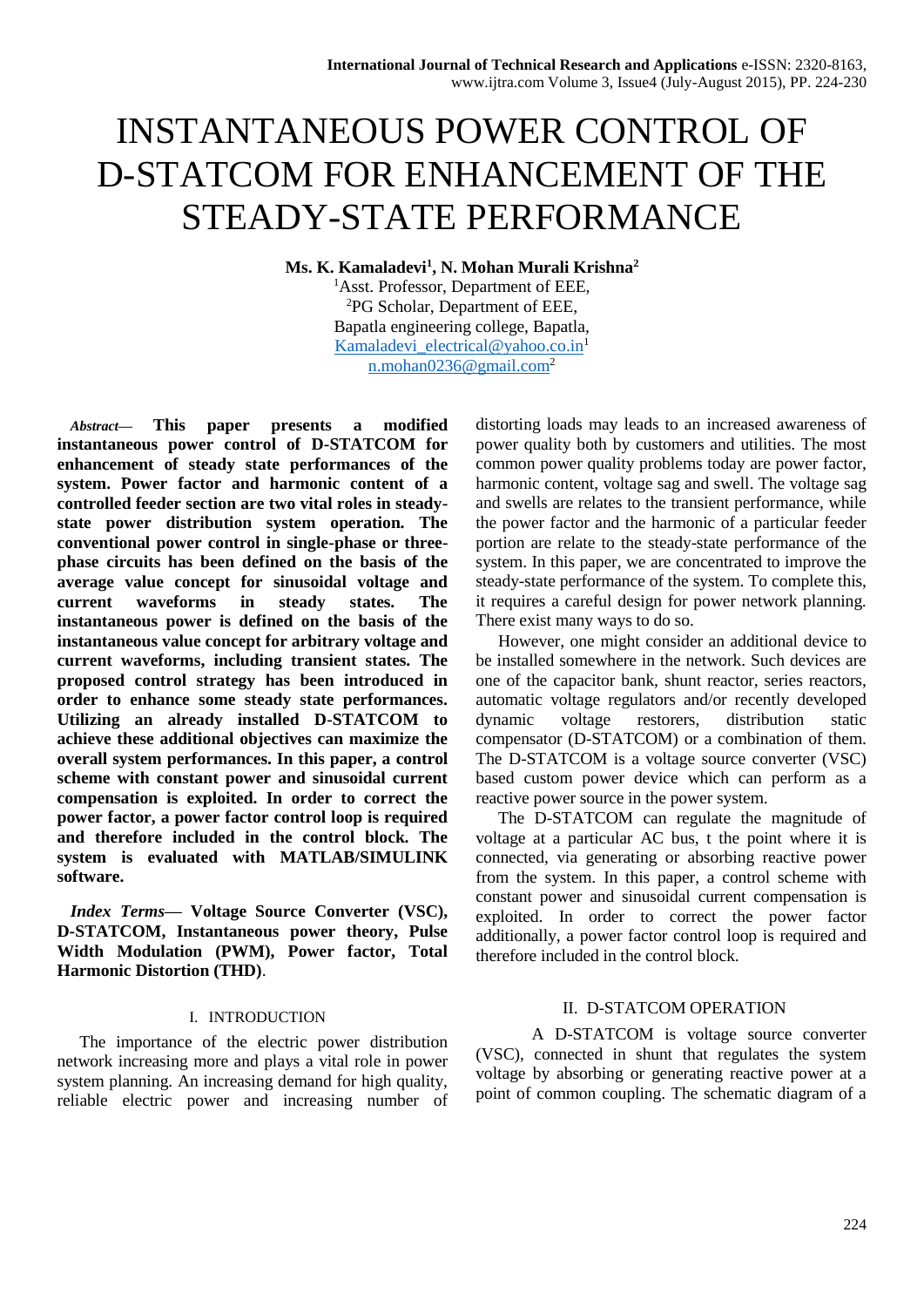D-STATCOM is shown in Fig.1. The D-STATCOM is a solid AC/DC power switching converter that consists mainly of a three-phase PWM voltage source converter bridge having six IGBTs with associated anti-parallel diodes. A DC link capacitor provides constant DC link voltage to the voltage source converter (VSC).



Fig.1. Simplified power system equipped with D-STATCOM

From the DC input voltage, provided by the charged capacitor, the converter produces a set of controllable three-phase output voltages at the frequency of AC power system.Each output voltage is in phase with the corresponding AC voltage bus via coupling reactance. The reactive power exchange between the D-STATCOM and the AC system is controlled by varying the magnitude of output voltage produced. If the AC system voltage is decreased from a reference value, then the D-STATCOM injects the reactive power into the system. Similarly, if the AC system voltage is increased above the reference value, then the D-STATCOM absorbs the reactive power from the AC system.

D-STATCOM acts as a shunt compensator connected in parallel to the system so that it can inject appropriate compensation currents. The D-STATCOM has several advantages compared to a conventional static var compensator (SVC). The D-STATCOM gives faster response and can produce reactive power at low voltages. Also, it doesn't require thyristor-controlled reactors (TCR) or thyristor-switched capacitors.

## III. INSTANTANEOUS P-Q THEORY

To deal with the instantaneous voltages and currents in three-phase circuits mathematically, it is adequate to express their quantities as the instantaneous space vectors. The instantaneous p-q theory is very useful not only in the steady-state but also in transient-state for both three-phase systems with or without neutral conductor.

For simplicity, the three-phase voltages and currents components will be considered in the following. In a-b-c coordinates, the a, b and c axis are fixed on the same plane, apart from each other by  $2\pi/3$ . The

instantaneous space vectors,  $\mathbf{v}_a$  and  $\mathbf{i}_a$  are set on the **a**axis and their amplitude, direction vary with the passage of time. In the same way,  $v_b$  and  $i_b$  on the b-axis, and  $v_c$ and  $\iota$  are on the c-axis. These space vectors are easily transformed into  $\alpha\beta0$  coordinates as follows.

$$
\begin{bmatrix} v_0 \\ v_\alpha \\ v_\beta \end{bmatrix} = \sqrt{\frac{2}{3}} \begin{bmatrix} \frac{1}{\sqrt{2}} & \frac{1}{\sqrt{2}} & \frac{1}{\sqrt{2}} \\ 1 & -\frac{1}{\sqrt{2}} & -\frac{1}{\sqrt{2}} \\ 0 & \frac{\sqrt{3}}{2} & -\frac{\sqrt{3}}{2} \end{bmatrix} \begin{bmatrix} v_a \\ v_b \\ v_c \end{bmatrix}
$$
\n
$$
\begin{bmatrix} i_0 \\ i_\alpha \\ i_\beta \end{bmatrix} = \sqrt{\frac{2}{3}} \begin{bmatrix} \frac{1}{\sqrt{2}} & \frac{1}{\sqrt{2}} & \frac{1}{\sqrt{2}} \\ 1 & -\frac{1}{\sqrt{2}} & -\frac{1}{\sqrt{2}} \\ 0 & \frac{\sqrt{3}}{2} & -\frac{\sqrt{3}}{2} \end{bmatrix} \begin{bmatrix} i_a \\ i_b \\ i_c \end{bmatrix}
$$
\n
$$
(1)
$$

In the three-phase, three-wire systems, there is no zero sequence components. If  $v_0$  and  $i_0$  are both neglected, instantaneous voltage **v**, and current phasors **i**, can be defined from their corresponding instantaneous α and β components as follows.

$$
\mathbf{v} = \mathbf{v}_{\alpha + j} \mathbf{v}_{\beta} \tag{3}
$$

$$
\mathbf{i} = \,^i \alpha + j \,^l \beta \tag{4}
$$

From (3) and (4), instantaneous complex power, **s**, can be defined as the product of the instantaneous voltage phasor and the complex conjugate of the instantaneous current phasor given in (5).

$$
s = v^{\hat{i}^*} = ({}^{\mathcal{V}_{\alpha}} + j{}^{\mathcal{V}_{\beta}}) ({}^{\hat{i}_{\alpha} - j{}^{\hat{i}_{\beta}}}) = p + j q
$$
 (5)

Where

 $p = \frac{v_{\alpha} i_{\alpha}}{r} + \frac{v_{\beta} i_{\beta}}{r}$  is the instantaneous active power  $\int_{q=\infty}^{\infty} v \rho i_{\alpha} - v_{\alpha} i_{\beta}$  is the instantaneous reactive power

The instantaneous complex power is useful. It can be applied for transient or steady-state analysis. The following equation is compact from for the instantaneous real and reactive power definition and its inversion. These two powers can be separated into average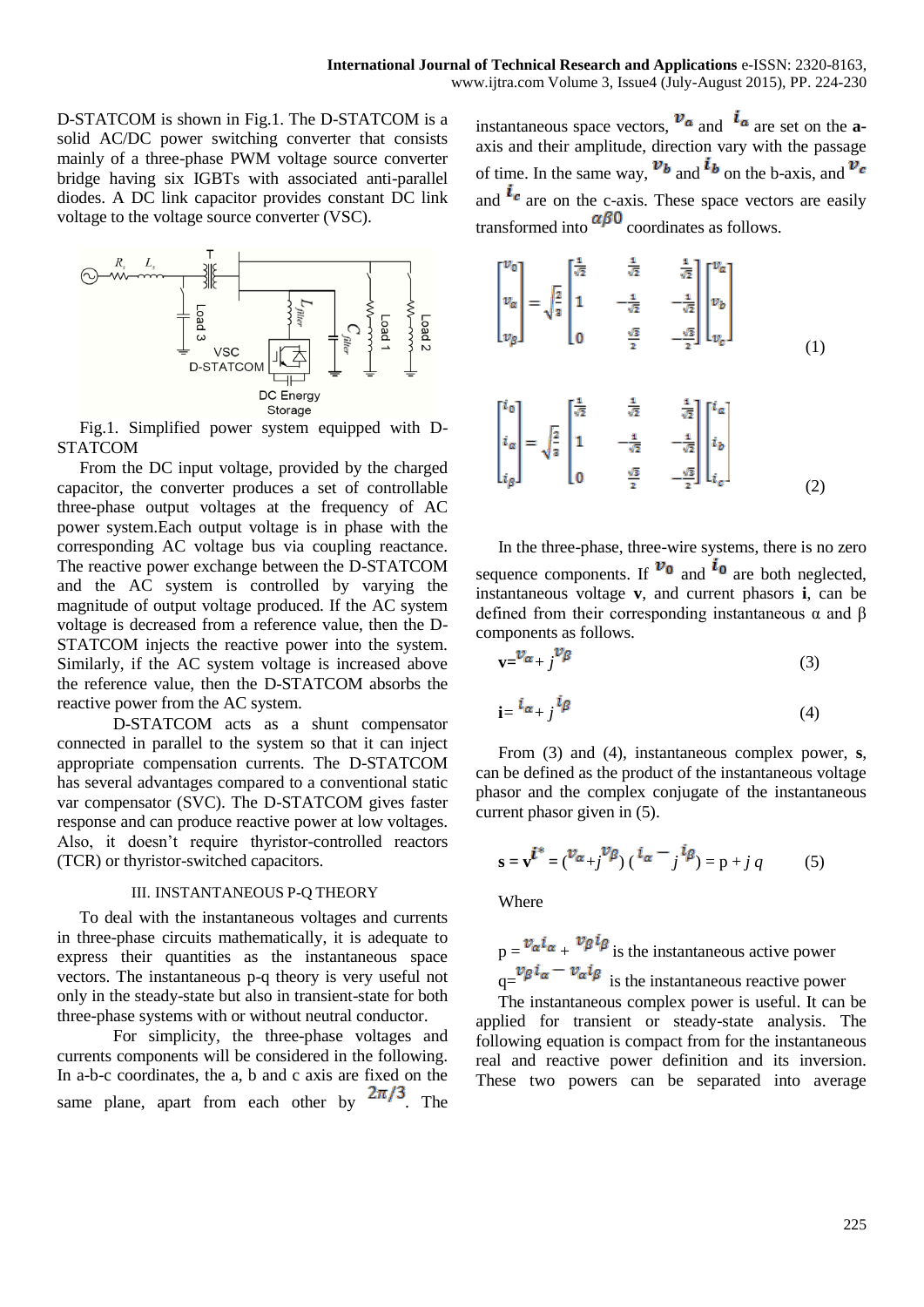components ( $\overline{p}$  and  $\overline{q}$ ) and oscillating components ( $\overline{p}$ ) and  $\frac{q}{s}$ ) as shown in (8) and (9).

$$
\begin{bmatrix} p \\ q \end{bmatrix} = \begin{bmatrix} v_{\alpha} & v_{\beta} \\ -v_{\beta} & v_{\alpha} \end{bmatrix} \begin{bmatrix} i_{\alpha} \\ i_{\beta} \end{bmatrix}
$$
 (6)

$$
\begin{bmatrix} i_{\alpha} \\ i_{\beta} \end{bmatrix}_{\equiv} \frac{1}{v_{\alpha}^2 + v_{\beta}^2} \begin{bmatrix} v_{\alpha} & v_{\beta} \\ -v_{\beta} & v_{\alpha} \end{bmatrix} \begin{bmatrix} p \\ q \end{bmatrix}
$$
\n
$$
(7)
$$

$$
p = \overline{P} + \widetilde{P}
$$
 (8)

$$
q = \overline{q} + \tilde{q} \tag{9}
$$

The average values of both p and q agree with conventional real and reactive powers in AC circuits. The oscillating terms that naturally produce a zero mean give additional oscillating power flow without contribution on the energy transfer neither from the source to the load nor from load to the source.



Fig.2. Concept of shunt current compensation



Fig.3. Control block of shunt current compensation based on the instantaneous power theory

One important application of the instantaneous power theory is the shunt current compensation as shown in the Fig. 2. To achieve the compensation, the oscillating components of p and q must be eliminated. The powers to be compensated can be simply determined by eliminating the oscillating real and reactive power components. The instantaneous current references to minimize the oscillating terms can be established with some concepts. Fig.3. Shows a general idea of shunt current compensation based on instantaneous p-q theory.

## IV. PROPOSED CONTROL SCHEME

To enhance the performance of the distribution system, D-STATCOM was connected to the distribution system. In general, power compensation by D-STATCOM can have various functions such as elimination of power oscillation, improvement of power factor, elimination of harmonic current, etc. Under a balanced three-phase supply condition, some criteria must meet to optimize the overall system compensation. The researches conducted shows that the source current becomes purely sinusoidal and delivers minimal average power to the load. The power factor correction of a protected load can be included in the control scheme by zeroing the reactive power supplied by the source.

The compensator must supply the oscillating power components to the load. In order to compensate the oscillating power flow by means of PWM converters, the DC voltage across the DC link capacitor must be large enough and kept constant at that value to stabilize the compensation. Therefore, DC link voltage regulator must be added to the control loop. To separate the oscillating real power components a low-pass filter is used. Together with the switching and ohmic losses of the PWM converter, the instantaneous real power is formed. Similarly, the instantaneous reference can be set to zero to achieve the unity power factor.

The PWM generator is a device that generates the sinusoidal waveform or signal. To operate PWM generator, the angle is summed with the phase angle of balance supply voltages equally at 120 degrees. Therefore, it can produce the desired synchronizing signal that required. PWM generator also receives the error signal angle from PI controller. In practice, the reference signals for generating the switching pattern to drive IBGT gates are current waveforms, equation (7) is modified to equate the compensating current in αβ coordinates as expressed in the following equation (10). Therefore, the αβ current is transformed back to the a-b-c coordinates for the switching pattern generation as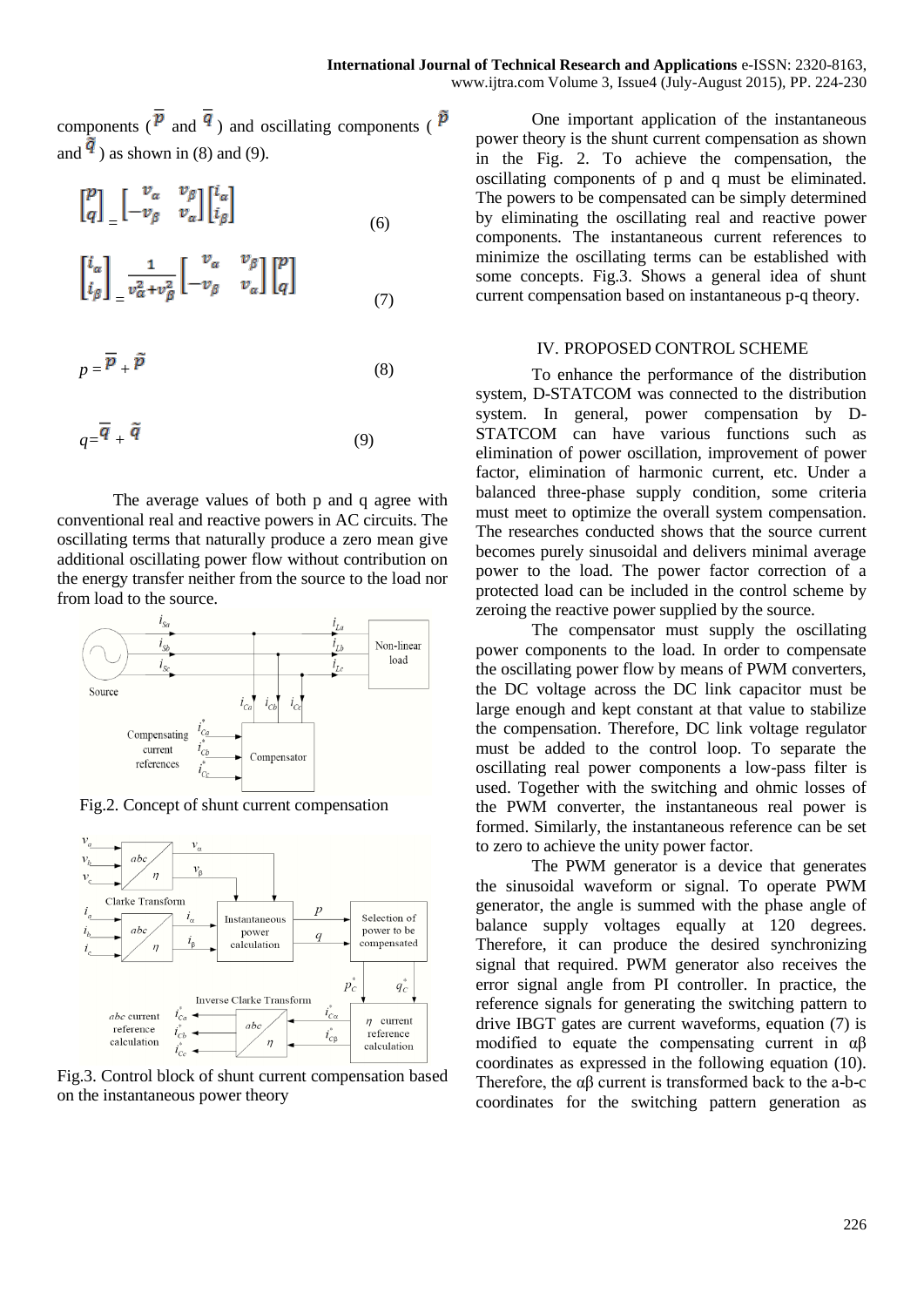described by the equation (11). Depending upon these

equations, the reference signals to the PWM converter will be provided.

$$
\begin{bmatrix} i_{C\alpha}^* \\ i_{C\beta}^* \end{bmatrix} = \frac{1}{v_\alpha^2 + v_\beta^2} \begin{bmatrix} v_\alpha & -v_\beta \\ v_\beta & v_\alpha \end{bmatrix} \begin{bmatrix} -\widetilde{p} + \overline{p}_{loss} \\ -q \end{bmatrix}
$$
 (10)  

$$
\begin{bmatrix} i_{C\alpha}^* \\ i_{C\beta}^* \\ i_{Cc}^* \end{bmatrix} = \sqrt{\frac{2}{3}} \begin{bmatrix} 1 & 0 \\ -\frac{1}{2} & \frac{\sqrt{3}}{2} \\ -\frac{1}{2} & -\frac{\sqrt{3}}{2} \end{bmatrix} \begin{bmatrix} i_{C\alpha}^* \\ i_{C\beta}^* \end{bmatrix}
$$
 (11)

With the power factor correction, the reactive power regulation is also added to the loop as shown in Fig. 4.



Fig.4. Proposed control scheme with reactive power regulation

The overview of the proposed control scheme can be depicted as shown in Fig. 5



Fig.5. Overall proposed control scheme

# V. SIMULATION RESULTS

To verify the use of the proposed control scheme in order to correct the power factor and compensate harmonic content, a test system using MATLAB/SIMULINK was implemented. Table I gives information of the test system.

TABLE I PARAMETERS OF THE TEST SYSTEM

| <b>SYSTEM</b>         | <b>VALUES</b>            |
|-----------------------|--------------------------|
| <b>PERAMETERS</b>     |                          |
| <b>Supply Voltage</b> | 22KV, 50Hz               |
| RL balance load       | $R=50 \Omega$ , L= 100mH |

| Nonlinear load     | 3-phase full wave              |
|--------------------|--------------------------------|
|                    | rectifier drawing a Dc         |
|                    | current of 50A                 |
| DC capacitor for   | $300 \mu F$                    |
| D-STATCOM          |                                |
| Interface inductor | $L_{C}=2mH$ $R_{c}=0.1~\Omega$ |
| Reference DC link  | $v_{dc,ref} = 9.5 kv$          |
| voltage            |                                |

The test system is a 22-kv power distribution feeder with three-phase rectifier loading is shown in the Fig. 6.



Fig.6. 22-kv power distribution feeder with threephase rectifier loading

The MATLAB/SIMULINK diagram of the test system is shown in the Fig. 7.



Fig.7. Simulation diagram of the test system

The test was divided into two cases. The first case was used the conventional control scheme. Whereas, the second case was the proposed control scheme given in this paper. In the conventional control scheme, the power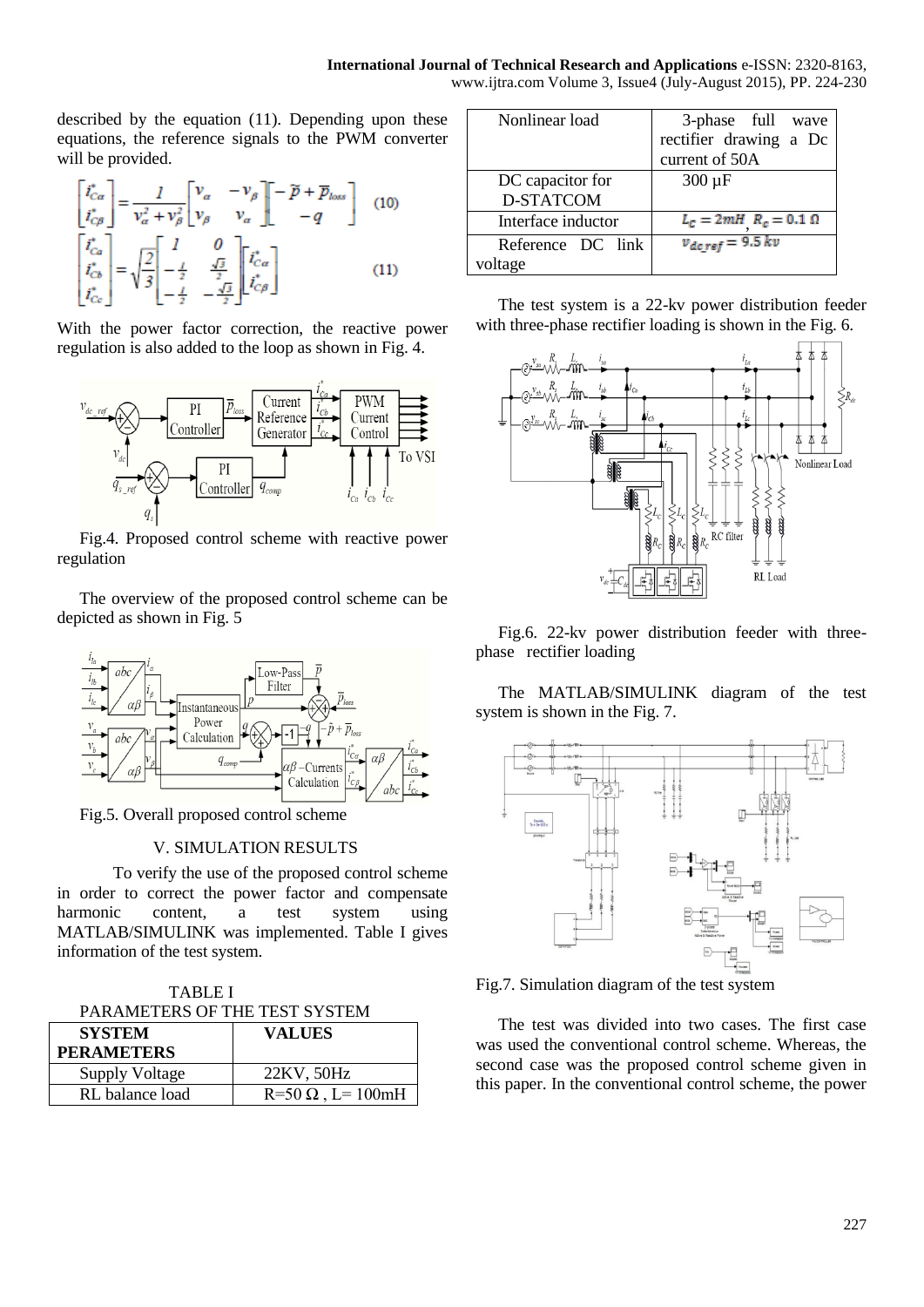factor control loop and the instantaneous power control loop were not implemented.

Both the tests were assigned to be operated with the same instruction or in the same environment conditions. The test system was started from zero initial conditions with only rectifier load. At  $t = 0.2$  s, the D-STATCOM was connected to the system via the point of common coupling. At  $t = 0.5$  s, the RL load or the reactive load is switched on to increase the system loading.

## A. Case I :

In the conventional scheme, the system responds without D-STATCOM in the time interval 0-0.2 s was shown in Fig. 8. At  $t = 0.2 - 0.5$  s, the D-STATCOM was connected to the system to compensate the nonlinear load as the response is shown in Fig. 9. It can be seen that the course current was shaped to be nearly sinusoidal. However, due to the PWM operation of D-STATCOM, higher-order harmonic components were inevitably experienced. At  $t \geq 0.5$  s when the RL load is switched on, the current was lagged the voltage at the point of common coupling by 21.6 degrees, corresponding power factor is 0.9298 lagging as shown in Fig. 9.



Fig.8. Response during  $t = 0 - 0.2$  s for case I









With the control strategy proposed in this paper, the system response without D-STATCOM in the time interval  $0 - 0.2$  s was shown in fig. 11. At  $t = 0.2 - 0.5$  s, the D-STATCOM was connected to compensate the nonlinear load as response shown in Fig. 12. It can be seen that the source current was shaped to be nearly sinusoidal. However, due to PWM operation of D-STATCOM, higher-order harmonic components were inevitably experienced. At  $t \geq 0.5$  s when the RL load switched, the source current that was previously lagged the voltage at the point of coupling connection in case I was resumed to in-phase with the voltage waveform. This described the success of power factor correction by the reactive power control scheme made in this paper. This can be seen in Fig. 13.

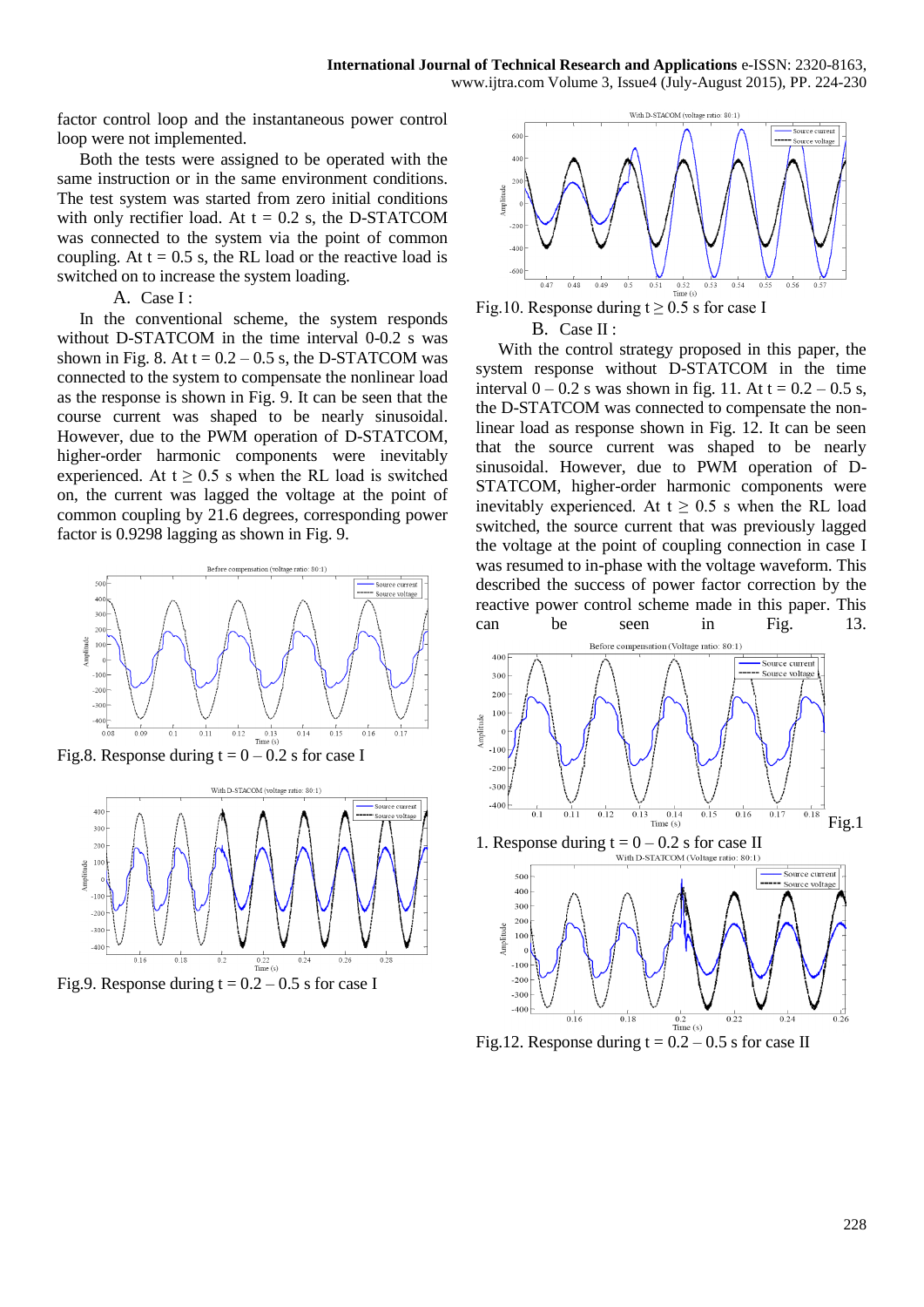

Fig.13. Response during  $t \ge 0.5$  s for case II C. Comparison:

This section gives the comparison between the results from both cases. Real powers, reactive powers and DC link voltages of each case were observed and then compared. Figs.  $14 - 16$  present the comparison of which for real power, reactive power, DC link voltage and the harmonic spectrum of the source current waveforms respectively. The response of observed reactive powers clearly confirmed that during the overall operation, the proposed control scheme can well perform the function of power factor correction. This can be seen with nearly zero reactive power for case II in Fig. 15.



Fig.14. Comparison of instantaneous real power regulation



Fig.15. Comparison of instantaneous reactive power regulation



Fig.16. Comparison of DC link voltage regulation

### D. THD Analysis

The THD analysis is carried over the distribution system without the installation of the D-STATCOM and on the proposed test system. The results shows that the conventional system having the THD value of 29.3% as shown in the harmonic spectrum of Fig.17. While, the proposed test system has the THD value of 0.12% as shown in the Fig. 18. The results show that the proposed test system having very less harmonic content than the conventional system. According to IEEE standards, a system having THD below 5% is a good system.



Fig.17. THD analysis of the system without installation of D-STATCOM.



Fig.18. THD analysis of the proposed test system